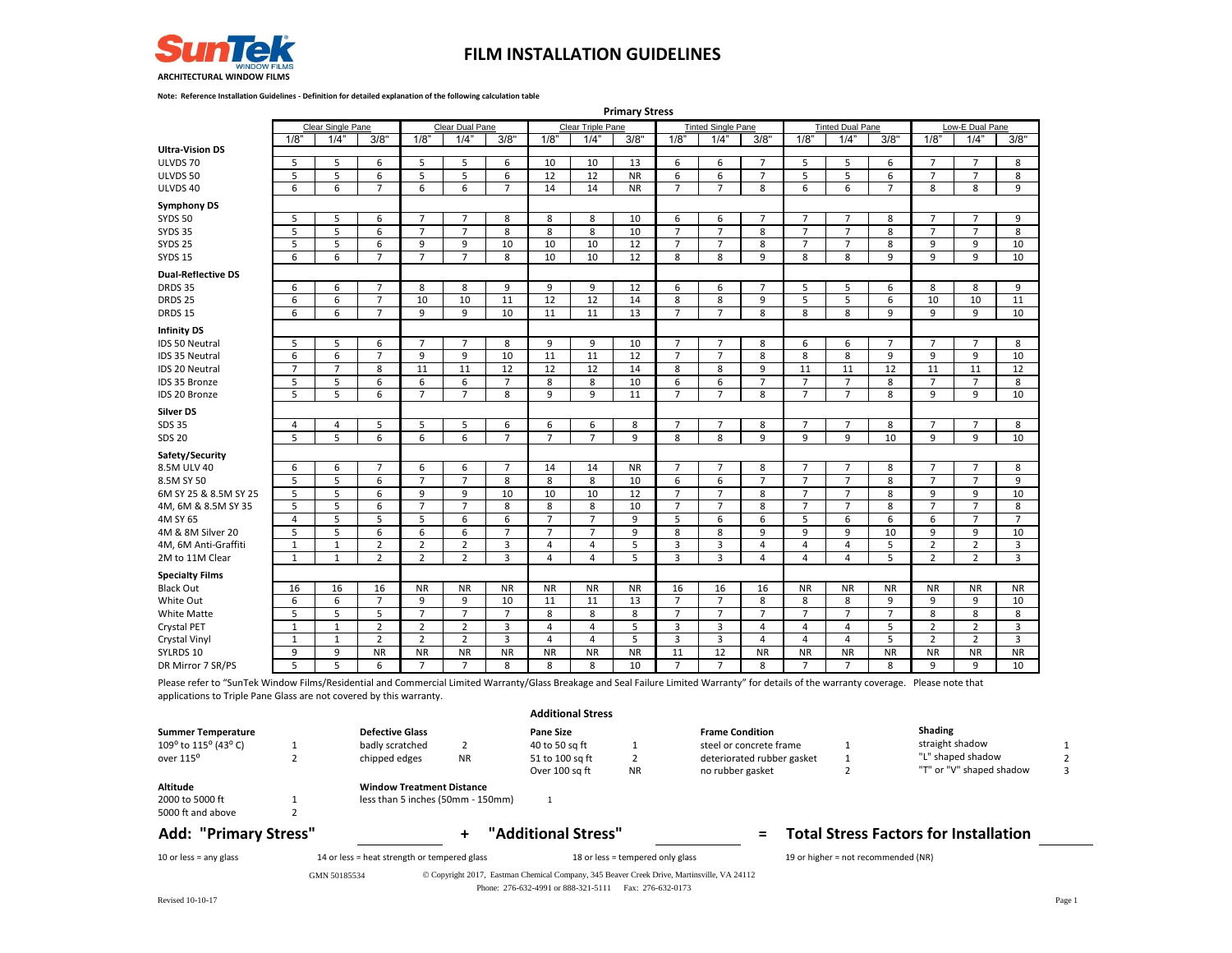

**Note: Reference Installation Guidelines - Definition for detailed explanation of the following calculation table**

 **Primary Stress** 

|                           |                | HP Low-E Dual Pane |                |                | <b>Clear Single Pane Laminated</b> |                |                | Clear Dual Pane Laminated |                |                 | <b>Tinted Single Pane Laminated</b> |                | <b>Tinted Dual Pane Laminated</b> |                         |                |
|---------------------------|----------------|--------------------|----------------|----------------|------------------------------------|----------------|----------------|---------------------------|----------------|-----------------|-------------------------------------|----------------|-----------------------------------|-------------------------|----------------|
|                           | 1/8"           | 1/4"               | 3/8"           | 1/8"           | 1/4"                               | 3/8"           | 1/8"           | 1/4"                      | 3/8"           | 1/8             | 1/4"                                | 3/8"           | 1/8"                              | 1/4"                    | 3/8"           |
| <b>Ultra-Vision DS</b>    |                |                    |                |                |                                    |                |                |                           |                |                 |                                     |                |                                   |                         |                |
| ULVDS 70                  | 3              | 3                  | $\overline{4}$ | 8              | 8                                  | 9              | 10             | 10                        | 11             | 12              | 12                                  | 13             | 5                                 | 5                       | 6              |
| ULVDS 50                  | 3              | 3                  | $\overline{4}$ | 8              | 8                                  | 9              | 10             | 10                        | 11             | 12              | 12                                  | 13             | 5                                 | 5                       | 6              |
| ULVDS 40                  | 4              | $\overline{4}$     | 5              | 9              | 9                                  | 10             | 11             | 11                        | 12             | 13              | 13                                  | 14             | $\overline{6}$                    | $\overline{6}$          | $\overline{7}$ |
|                           |                |                    |                |                |                                    |                |                |                           |                |                 |                                     |                |                                   |                         |                |
| <b>Symphony DS</b>        |                |                    |                |                |                                    |                |                |                           |                |                 |                                     |                |                                   |                         |                |
| <b>SYDS 50</b>            | $\overline{4}$ | 4                  | 5              | 8              | 8                                  | 9              | 9              | 9                         | 10             | 12              | 12                                  | 13             | $\overline{7}$                    | $\overline{7}$          | 8              |
| <b>SYDS 35</b>            | 5              | 5                  | 6              | 9              | 9                                  | 10             | 10             | 10                        | 11             | 12              | 12                                  | 13             | $\overline{7}$                    | $\overline{7}$          | 8              |
| <b>SYDS 25</b>            | 5              | 5                  | 6              | 10             | 10                                 | 11             | 10             | 10                        | 11             | 12              | 12                                  | 13             | $\overline{7}$                    | $\overline{7}$          | 8              |
| <b>SYDS 15</b>            | 5              | 5                  | 6              | 9              | 9                                  | 10             | 10             | 10                        | 11             | 12              | 12                                  | 13             | 8                                 | 8                       | 9              |
| <b>Dual-Reflective DS</b> |                |                    |                |                |                                    |                |                |                           |                |                 |                                     |                |                                   |                         |                |
| <b>DRDS 35</b>            | 4              | 4                  | 5              | 8              | 8                                  | $\overline{9}$ | 9              | 9                         | 10             | 12              | 12                                  | 13             | <b>NR</b>                         | <b>NR</b>               | <b>NR</b>      |
| <b>DRDS 25</b>            | $\overline{4}$ | 4                  | 5              | 11             | 11                                 | 12             | 11             | 11                        | 12             | 12              | 12                                  | 13             | <b>NR</b>                         | <b>NR</b>               | <b>NR</b>      |
| DRDS 15                   | $\overline{4}$ | $\overline{4}$     | 5              | 10             | 10                                 | 11             | 10             | 10                        | 11             | 12              | 12                                  | 13             | 8                                 | 8                       | 9              |
| <b>Infinity DS</b>        |                |                    |                |                |                                    |                |                |                           |                |                 |                                     |                |                                   |                         |                |
| IDS 50 Neutral            | $\overline{4}$ | 4                  | 5              | 8              | 8                                  | 9              | 10             | 10                        | 11             | 12              | 12                                  | 13             | 9                                 | 9                       | 10             |
| IDS 35 Neutral            | 5              | 4                  | 5              | 10             | 10                                 | 11             | 11             | 11                        | 12             | 12              | 12                                  | 13             | 8                                 | 8                       | 9              |
| IDS 20 Neutral            | 5              | $\overline{4}$     | 5              | 11             | 11                                 | 12             | 12             | 12                        | 13             | 12              | 12                                  | 13             | 5                                 | 5                       | 6              |
| IDS 35 Bronze             | $\overline{4}$ | 4                  | 5              | 8              | 8                                  | 9              | 9              | 9                         | 10             | 12              | 12                                  | 13             | $\overline{7}$                    | $\overline{7}$          | 8              |
| IDS 20 Bronze             | 5              | 4                  | 5              | 9              | 9                                  | 10             | 11             | 11                        | 12             | $\overline{12}$ | 12                                  | 13             | $\overline{7}$                    | $\overline{7}$          | 8              |
|                           |                |                    |                |                |                                    |                |                |                           |                |                 |                                     |                |                                   |                         |                |
| <b>Silver DS</b>          |                |                    |                |                |                                    |                |                |                           |                | 12              |                                     |                |                                   |                         |                |
| <b>SDS 35</b>             | $\overline{4}$ | 4                  | 5              | $\overline{7}$ | $\overline{7}$<br>$\overline{7}$   | 8              | 8              | 8                         | 9              |                 | 12                                  | 13             | $\overline{7}$                    | $\overline{7}$          | 8              |
| <b>SDS 20</b>             | 4              | 4                  | 5              | $\overline{7}$ |                                    | 8              | 8              | 8                         | 9              | 12              | 12                                  | 13             | 8                                 | 8                       | 9              |
| Safety/Security           |                |                    |                |                |                                    |                |                |                           |                |                 |                                     |                |                                   |                         |                |
| 8.5M ULV 40               | 4              | $\overline{4}$     | 5              | 9              | 9                                  | 10             | 11             | 11                        | 12             | 13              | 13                                  | 14             | 6                                 | 6                       | $\overline{7}$ |
| 8.5M SY 50                | 4              | 4                  | 5              | 8              | 8                                  | 9              | 10             | 10                        | 11             | 12              | 12                                  | 13             | 5                                 | 5                       | 6              |
| 6M SY 25 & 8.5M SY 25     | 5              | 5                  | 6              | 11             | 11                                 | 12             | 12             | 12                        | 13             | 12              | 12                                  | 13             | 9                                 | 9                       | 10             |
| 4M, 6M & 8.5M SY 35       | $\overline{4}$ | 4                  | 5              | 10             | 10                                 | 11             | 11             | 11                        | 12             | 12              | 12                                  | 13             | 9                                 | 9                       | 10             |
| 4M SY 65                  | 4              | 4                  | 5              | $\overline{7}$ | $\overline{7}$                     | 8              | 9              | 9                         | 10             | 12              | 12                                  | 13             | 4                                 | 4                       | 5              |
| 4M & 8M Silver 20         | $\overline{4}$ | 4                  | 5              | $\overline{7}$ | $\overline{7}$                     | 8              | 8              | 8                         | 9              | 12              | 12                                  | 13             | 8                                 | 8                       | 9              |
| 4M, 6M Anti-Graffiti      | 3              | $\overline{3}$     | $\overline{4}$ | $\mathbf{1}$   | $\mathbf{1}$                       | $\overline{2}$ | $\overline{2}$ | $\overline{2}$            | 3              | 8               | 8                                   | $\overline{9}$ | $\overline{3}$                    | $\overline{\mathbf{3}}$ | $\overline{4}$ |
| 2M to 11M Clear           | 3              | $\overline{3}$     | $\overline{4}$ | $\mathbf 1$    | $\mathbf{1}$                       | $\overline{2}$ | $\overline{2}$ | $\overline{2}$            | 3              | 8               | 8                                   | 9              | 3                                 | 3                       | 4              |
| <b>Specialty Films</b>    |                |                    |                |                |                                    |                |                |                           |                |                 |                                     |                |                                   |                         |                |
| <b>Black Out</b>          | <b>NR</b>      | <b>NR</b>          | <b>NR</b>      | <b>NR</b>      | <b>NR</b>                          | <b>NR</b>      | <b>NR</b>      | <b>NR</b>                 | <b>NR</b>      | 16              | 16                                  | <b>NR</b>      | <b>NR</b>                         | <b>NR</b>               | <b>NR</b>      |
| White Out                 | 4              | 4                  | 5              | 10             | 10                                 | 11             | 10             | 10                        | 11             | 12              | 12                                  | 13             | 8                                 | 8                       | 9              |
| <b>White Matte</b>        | 6              | 6                  | $\overline{7}$ | 8              | 8                                  | $\overline{9}$ | 10             | 10                        | 11             | 12              | 12                                  | 13             | 8                                 | 8                       | 9              |
| Crystal PET               | 3              | 3                  | $\overline{4}$ | $\mathbf{1}$   | $\mathbf{1}$                       | $\overline{2}$ | $\overline{2}$ | $\overline{2}$            | $\overline{3}$ | 8               | 8                                   | 9              | 3                                 | 3                       | $\overline{4}$ |
| Crystal Vinyl             | 3              | 3                  | $\overline{4}$ | $\mathbf{1}$   | $\mathbf 1$                        | $\overline{2}$ | $\overline{2}$ | $\overline{2}$            | 3              | 8               | 8                                   | 9              | 3                                 | 3                       | 4              |
| SYLRDS 10                 | $\overline{7}$ | 8                  | <b>NR</b>      | 11             | 12                                 | <b>NR</b>      | <b>NR</b>      | <b>NR</b>                 | <b>NR</b>      | 13              | 14                                  | <b>NR</b>      | <b>NR</b>                         | <b>NR</b>               | <b>NR</b>      |
| DR Mirror 7 SR/PS         | 4              | 4                  | 5              | 9              | 9                                  | 10             | 11             | 11                        | 12             | 12              | 12                                  | 13             | $\overline{7}$                    | $\overline{7}$          | 8              |

Please refer to "SunTek Window Films/Residential and Commercial Limited Warranty/Glass Breakage and Seal Failure Limited Warranty" for details of the warranty coverage. Please note that applications to Triple Pane Glass are not covered by this warranty.

## **Additional Stress Summer Temperature Defective Glass Pane Size Pane Size Frame Condition Shading** 109<sup>o</sup> to 115<sup>o</sup> (43<sup>o</sup> C) 1 badly scratched 2 40 to 50 sq ft 1 steel or concrete frame 1 straight shadow 1 over 115<sup>o</sup> 2 chipped edges NR 51 to 100 sq ft 2 deteriorated rubber gasket 1 "L" shaped shadow 2 Over 100 sq ft NR no rubber gasket 2 "T" or "V" shaped shadow 3 **Altitude Window Treatment Distance**<br>2000 to 5000 ft 1 less than 5 inches (50mm - 15 1 less than 5 inches (50mm - 150mm) 1 5000 ft and above **Add: "Primary Stress" + "Additional Stress" = Total Stress Factors for Installation** 10 or less = any glass 14 or less = heat strength or tempered glass 18 or less = tempered only glass 19 or higher = not recommended (NR)

GMN 50185534 Copyright 2017, Eastman Chemical Company, 345 Beaver Creek Drive, Martinsville, VA 24112 Phone: 276-632-4991 or 888-321-5111 Fax: 276-632-0173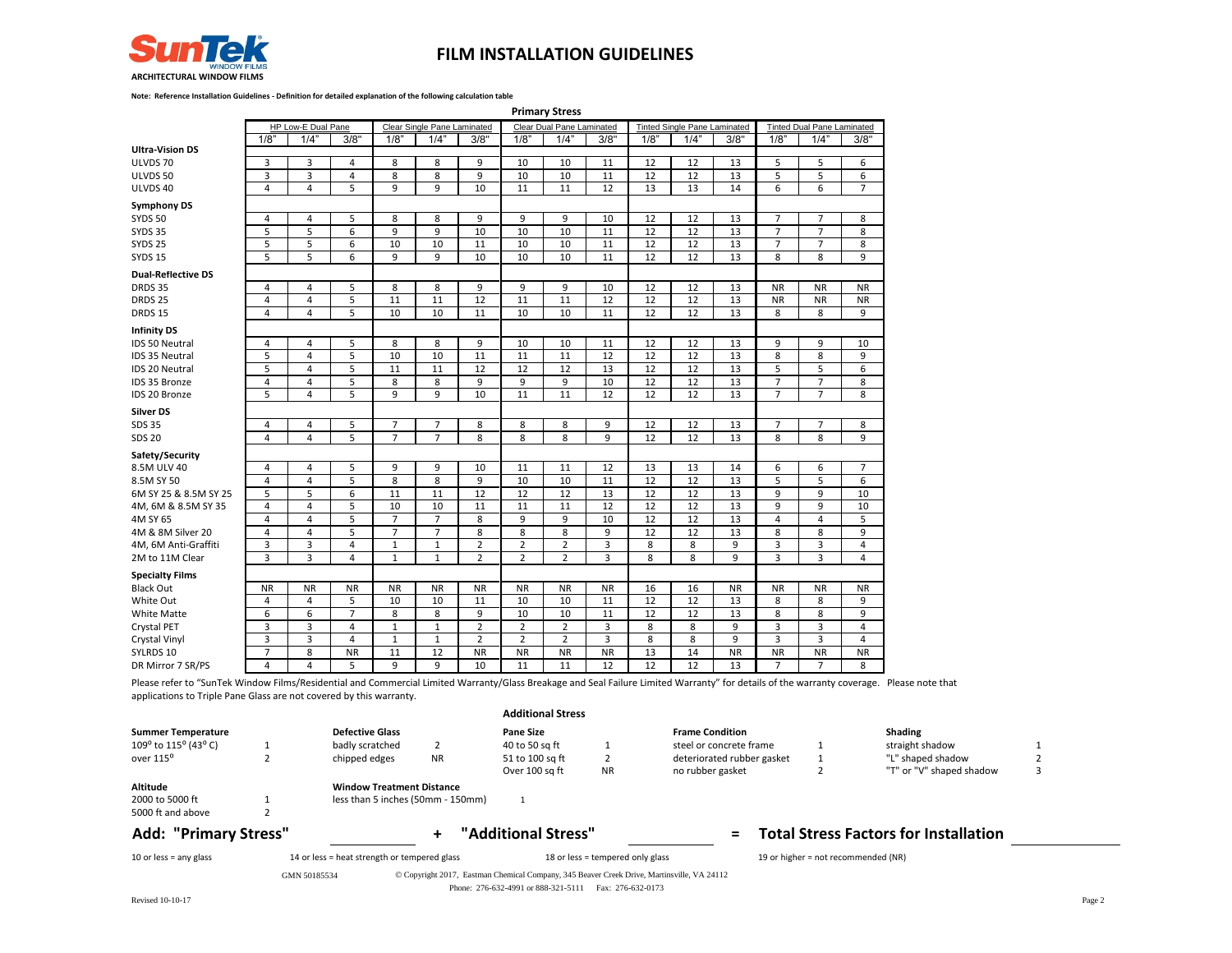

## **Definitions:**

**Thermal Stress Fracture** – Solar control films help reduce heat gains by absorbing and rejecting solar energy, thus allowing less heat to enter through the glazing unit. Improper selection and use of solar control films can cause extreme thermal expansion and stress to the glazing unit resulting in poss ible glass breakage and/or seal failure to insulated glass. It is important to know how each film and glazing unit combinations will react when installed. For assistance, SunTek ® Window Films has prepared guidelines for safe film to glass installations (refer to Installation Guidelines-Calculations report).

**Calculating the Stress Factors** – There are two stress factors that must be calculated to help prevent glass breakage and/or seal failure to insulated glass, the **Primary Stress** and Additional Stress. First, using the Primary Stress Factors (under the Installation Guidelines-Calculations report) choose the film and size and type of glazing unit that will have film installed. The numbers displayed represent the combination of the film and glazing unit temperature, with the highe r the number the greater the absorption. Next, add up all of the **Additional Stress.** These numbers will include variables such as Summer Temperature, Shading, Frame Conditions, Altitude, Pane Size and Window Treatments. For instance, if the condition of the glazing unit in question has a "L" shaped shadow, add 2; if pane size is ov er 100 square feet, add 2, if glazing unit has chipped edges, add 3; giving a total of 7 for Additional Stress Factors. Finally, add the **Primary Stress** to the **Additional Stress** to get the **Total Stress** for the chosen film applied to the glazing unit. Tempered glazing units always have a symbol, so if there is no symbols in one of the corners then presume glazi ng unit is annealed. For the examples stated, add 5 (SYDS 50 on 3/8" clear single pane) plus 7 ("L" shaped shadow, pane size over 100 sq ft, and chipped edges) equals a total of 12 for Total Stress Factor. This example shows that the SYDS 50 can be applied to heat strengthen or tempered glazing units.

\*There is no warranty on glazing units that are 1/2" thick or thicker, wired glass or triple pane glass. \*Any questions concerning film to glass installation guidelines call the manufacturer toll free at 888 -321-5111.

### **Descriptions of Additional Stress**

**Summer Temperature** is normal summer air temperature.

**Window Treatments** such as blinds and dark drapes cause more heat to be trapped around the window causing additional stress.

**Frame Conditions** will affect how much expansion there is to glass. Rigid frames, deteriorated gaskets, direct metal to glass contact, no gaskets or sealant increase additional stress to glazing unit's pane as it swells.

**Defective glass** is hard to find unless there is visible cracks and chips. Most flaws are hidden inside the pane where the glazing unit has chipped edges. Curved windows are almost always chipped or have ragged edges causing them to be a weaker glazing unit than straight edges.

**Altitude** high above sea level can cause additional stress because morning sunlight will heat up glazing units faster than normal.

**Pane Size** becomes larger, additional stress increases.

**Shading** causes disproportionate heating. This influences certain geographical areas more than others. There are three different types of shading that can be combined together (vertical, horizontal, or diagonal).







"Straight shadow" category "L shaped shadow" category "T or V shaped shadow" category

GMN 50185534 Copyright 2017, Eastman Chemical Company, 345 Beaver Creek Drive, Martinsville, VA 24112 Phone: 276-632-4991 or 888-321-5111 Fax: 276-632-0173

Revised 10-10-17 Page 3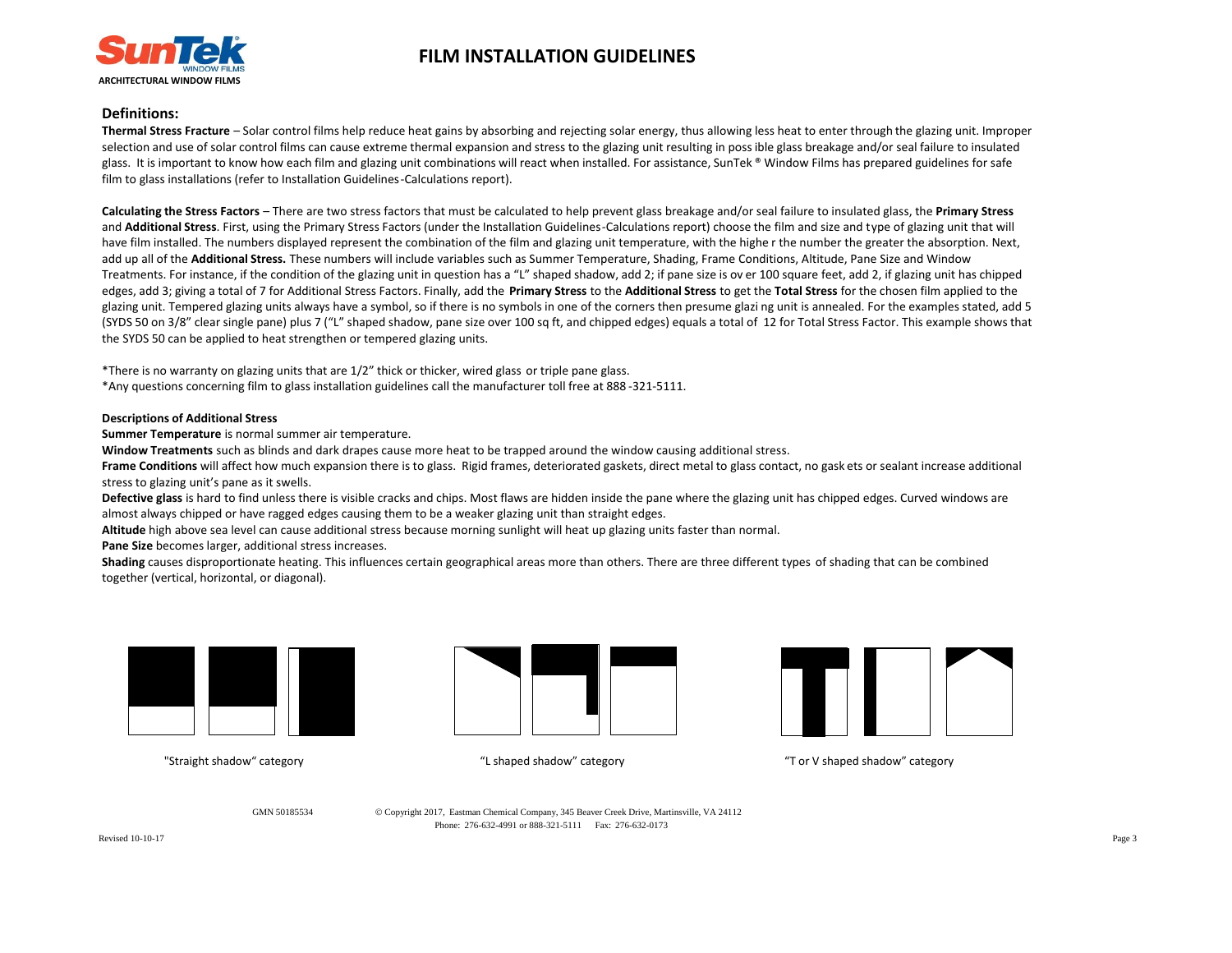

### **ARCHITECTURAL EXTERIOR WINDOW FILMS**

**Note: Reference Installation Guidelines - Definition for detailed explanation of the following calculation table**

|                     |      |                                      |      |      |      |      |                   |      | <b>Primary Stress</b> |                           |      |      |                         |      |      |      |                 |      |
|---------------------|------|--------------------------------------|------|------|------|------|-------------------|------|-----------------------|---------------------------|------|------|-------------------------|------|------|------|-----------------|------|
|                     |      | Clear Single Pane<br>Clear Dual Pane |      |      |      |      | Clear Triple Pane |      |                       | <b>Tinted Single Pane</b> |      |      | <b>Tinted Dual Pane</b> |      |      |      | Low-E Dual Pane |      |
|                     | 1/8" | 1/4"                                 | 3/8" | 1/8" | 1/4" | 3/8" | 1/8"              | 1/4" | 3/8"                  | 1/8"                      | 1/4" | 3/8" | 1/8"                    | 1/4" | 3/8" | 1/8" | 1/4"            | 3/8" |
| <b>Ultra-Vision</b> |      |                                      |      |      |      |      |                   |      |                       |                           |      |      |                         |      |      |      |                 |      |
| ULV EXT 50          |      | b                                    |      | b    | b    |      | 8                 | 8    | 9                     | b                         | b    |      | b                       | b    |      | 8    | Ο               | 9    |
| Infinity            |      |                                      |      |      |      |      |                   |      |                       |                           |      |      |                         |      |      |      |                 |      |
| <b>IXT 35</b>       |      | b                                    |      | b    | b    |      | 8                 | 8    | q                     | h                         | b    |      | b                       | b    |      | 8    | ŏ               | q    |
| <b>IXT 20</b>       |      | 4                                    |      |      |      | b    | b                 | b    |                       | 4                         |      |      |                         |      | ь    | h    | b               |      |
| Silver              |      |                                      |      |      |      |      |                   |      |                       |                           |      |      |                         |      |      |      |                 |      |
| <b>SXT 50</b>       |      | В                                    |      |      |      |      |                   |      | b                     | ٠                         |      |      |                         | 4    |      |      |                 | b    |
| <b>SXT 35</b>       |      | n                                    | 4    | 4    |      |      |                   |      | b                     |                           |      | 4    | д                       | 4    |      |      |                 | h    |
| <b>SXT 20</b>       |      |                                      |      |      |      |      |                   | Ξ    | b                     |                           |      |      |                         | 4    | כ    |      |                 | b    |

SunTek's Exterior Series of window film products are designed for installation on the exterior surface of annealed, heat strengthened, or tempered glass.

Please refer to "SunTek Window Films/Residential and Commercial Exterior Films Limited Warranty/Glass Breakage and Seal Failure Limited Warranty" for details of the warranty coverage.

|                                                                            |   |                                                                         |                                                                         | <b>Additional Stress</b> |                                                                                                     |                                                                                    |  |
|----------------------------------------------------------------------------|---|-------------------------------------------------------------------------|-------------------------------------------------------------------------|--------------------------|-----------------------------------------------------------------------------------------------------|------------------------------------------------------------------------------------|--|
| <b>Summer Temperature</b><br>109° to 115° (43° C)<br>over 115 <sup>o</sup> |   | <b>Defective Glass</b><br>badly scratched<br>chipped edges<br><b>NR</b> | <b>Pane Size</b><br>40 to 50 sq ft<br>51 to 100 sq ft<br>Over 100 sq ft | ∠<br><b>NR</b>           | <b>Frame Condition</b><br>steel or concrete frame<br>deteriorated rubber gasket<br>no rubber gasket | <b>Shading</b><br>straight shadow<br>"L" shaped shadow<br>"T" or "V" shaped shadow |  |
| Altitude<br>2000 to 5000 ft<br>5000 ft and above                           | ے | <b>Window Treatment Distance</b><br>less than 5 inches (50mm - 150mm)   |                                                                         |                          |                                                                                                     |                                                                                    |  |

**Add: "Primary Stress" + "Additional Stress" = Total Stress Factors for Installation**

10 or less = any glass 14 or less = heat strength or tempered glass 18 or less = tempered only glass 19 or higher = not recommended (NR)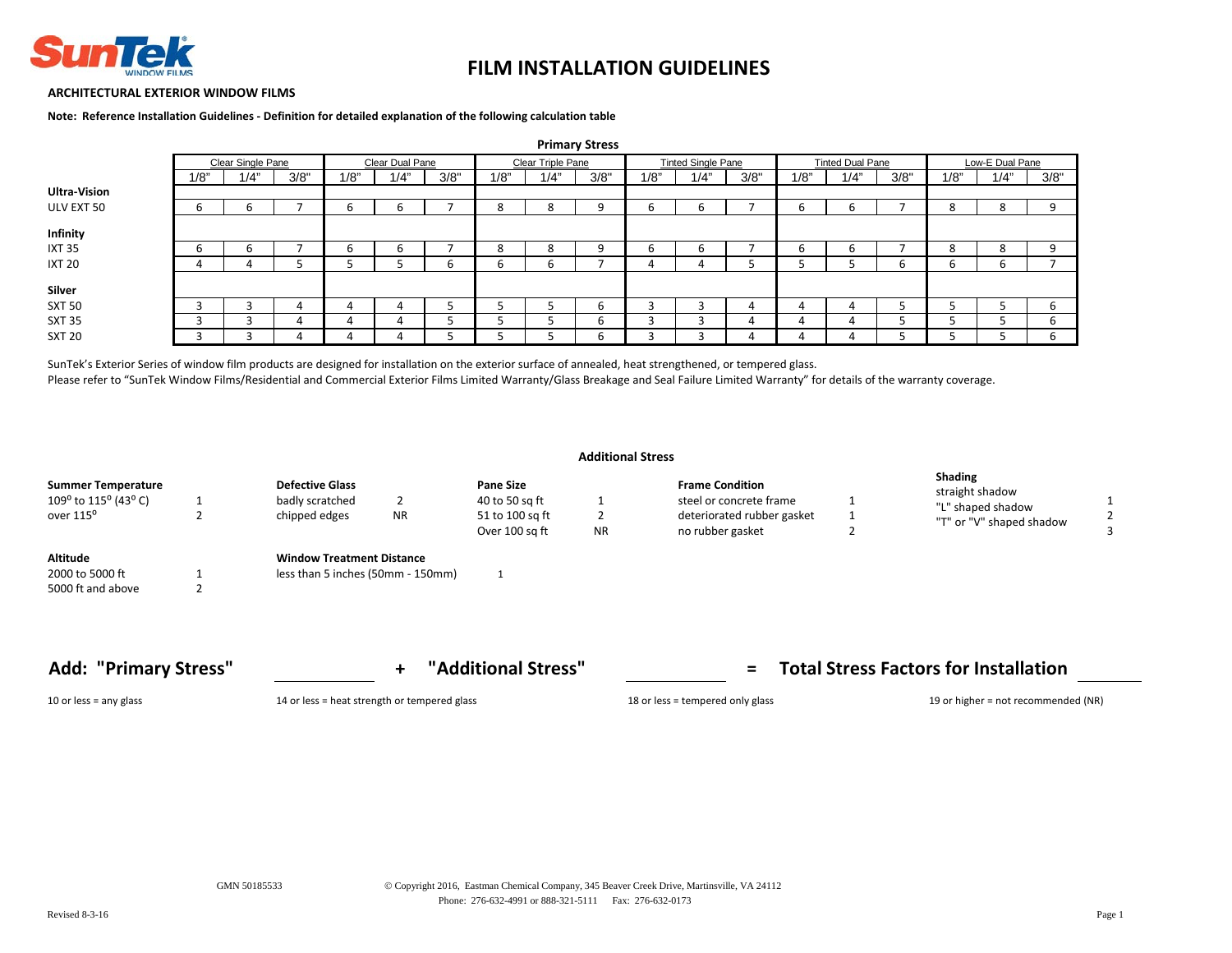

### **ARCHITECTURAL EXTERIOR WINDOW FILMS**

**Note: Reference Installation Guidelines - Definition for detailed explanation of the following calculation table**

|                     |      |                    |      |      |                             |      |      |                           | 11111101 y Julie 33 |      |                                     |      |      |                                   |                |
|---------------------|------|--------------------|------|------|-----------------------------|------|------|---------------------------|---------------------|------|-------------------------------------|------|------|-----------------------------------|----------------|
|                     |      | HP Low-E Dual Pane |      |      | Clear Single Pane Laminated |      |      | Clear Dual Pane Laminated |                     |      | <b>Tinted Single Pane Laminated</b> |      |      | <b>Tinted Dual Pane Laminated</b> |                |
|                     | 1/8" | 1/4"               | 3/8" | 1/8" | 1/4"                        | 3/8" | 1/8" | 1/4"                      | 3/8"                | 1/8" | 1/4"                                | 3/8" | 1/8" | 1/4"                              | 3/8"           |
| <b>Ultra-Vision</b> |      |                    |      |      |                             |      |      |                           |                     |      |                                     |      |      |                                   |                |
| ULV EXT 50          | 8    | 8                  | 9    | ь    |                             |      | 6    | ь                         |                     | ь    | ь                                   |      | 6    | ь                                 | $\overline{ }$ |
| Infinity            |      |                    |      |      |                             |      |      |                           |                     |      |                                     |      |      |                                   |                |
| <b>IXT 35</b>       | 8    | 8                  | 9    | b    | b                           |      | b    | ь                         |                     | b    | b                                   |      | b    | b                                 |                |
| <b>IXT 20</b>       | ь    | b                  |      |      |                             |      |      |                           | 6                   |      |                                     |      |      |                                   | ь              |
| Silver              |      |                    |      |      |                             |      |      |                           |                     |      |                                     |      |      |                                   |                |
| <b>SXT 50</b>       |      |                    | b    |      |                             | 4    | 4    | 4                         |                     |      |                                     | 4    | 4    | 4                                 |                |
| SXT 35              |      |                    | b    |      |                             | 4    | 4    | 4                         | כ                   | ς    | 3                                   | 4    | 4    | 4                                 |                |
| <b>SXT 20</b>       |      |                    | b    |      |                             | 4    | 4    | 4                         |                     |      |                                     | 4    | 4    | 4                                 |                |

 **Primary Stress** 

SunTek's Exterior Series of window film products are designed for installation on the exterior surface of annealed, heat strengthened, or tempered glass. Please refer to "SunTek Window Films/Residential and Commercial Exterior Films Limited Warranty/Glass Breakage and Seal Failure Limited Warranty" for details of the warranty coverage.

| <b>Additional Stress</b> |  |
|--------------------------|--|
|--------------------------|--|

| Summer Temperature<br>109° to 115° (43° C) | <b>Defective Glass</b><br>badly scratched |           | <b>Pane Size</b><br>40 to 50 sq ft |           | <b>Frame Condition</b><br>steel or concrete frame | <b>Shading</b><br>straight shadow<br>"L" shaped shadow |  |
|--------------------------------------------|-------------------------------------------|-----------|------------------------------------|-----------|---------------------------------------------------|--------------------------------------------------------|--|
| over 115°                                  | chipped edges                             | <b>NR</b> | 51 to 100 sq ft<br>Over 100 sq ft  | <b>NR</b> | deteriorated rubber gasket<br>no rubber gasket    | "T" or "V" shaped shadow                               |  |

| <b>Shading</b>           |
|--------------------------|
| straight shadow          |
| "L" shaped shadow        |
| "T" or "V" shaped shadow |

**Add: "Primary Stress" + "Additional Stress" = Total Stress Factors for Installation**

5000 ft and above 2

10 or less = any glass 14 or less = heat strength or tempered glass 18 or less = tempered only glass 19 or higher = not recommended (NR)

2000 to 5000 ft 1 less than 5 inches (50mm - 150mm) 1

**Altitude Window Treatment Distance**